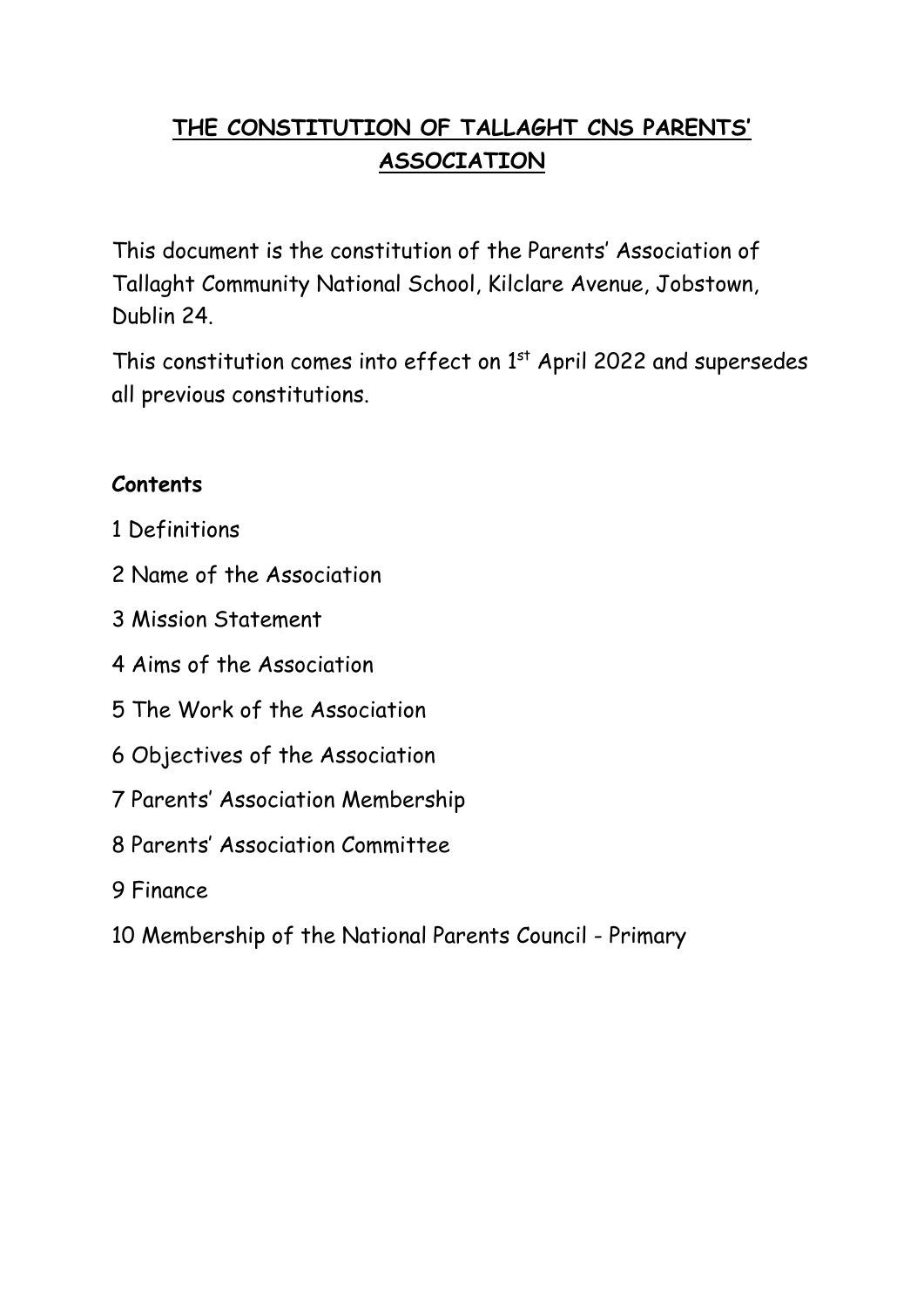### **1 Definitions**

1.1 This definition of "Parent" is the legal definition taken from the Education Act 1998.

Parent - includes a foster parent, a guardian appointed under the Guardianship of Children Acts, 1964 to 1997, or other person acting in loco parentis who has a child in his or her care subject to any statutory power or order of a court and, in the case of a child who has been adopted under the Adoption Acts 1952 to 1998 or where the child has been adopted outside the State, means the adopter or adopters or the surviving adopter.

# **2 Name of the Association**

2.1 The Association shall be called – Tallaght Community National School Parents' Association.

# **3 Mission Statement**

3.1 The purpose of the Parents' Association is to provide a structure through which the parents / guardians of children attending Tallaght Community National School can work together for the best possible education for their children. The Parents' Association will work with the Principal, staff and Board of Management to build an effective partnership between home and school.

### **4 Aims of the Association**

4.1 The aim of the Parents' Association is to enable parents to play their part in ensuring the provision of the best possible education for their children and that this is achieved through the Association's programme of activities.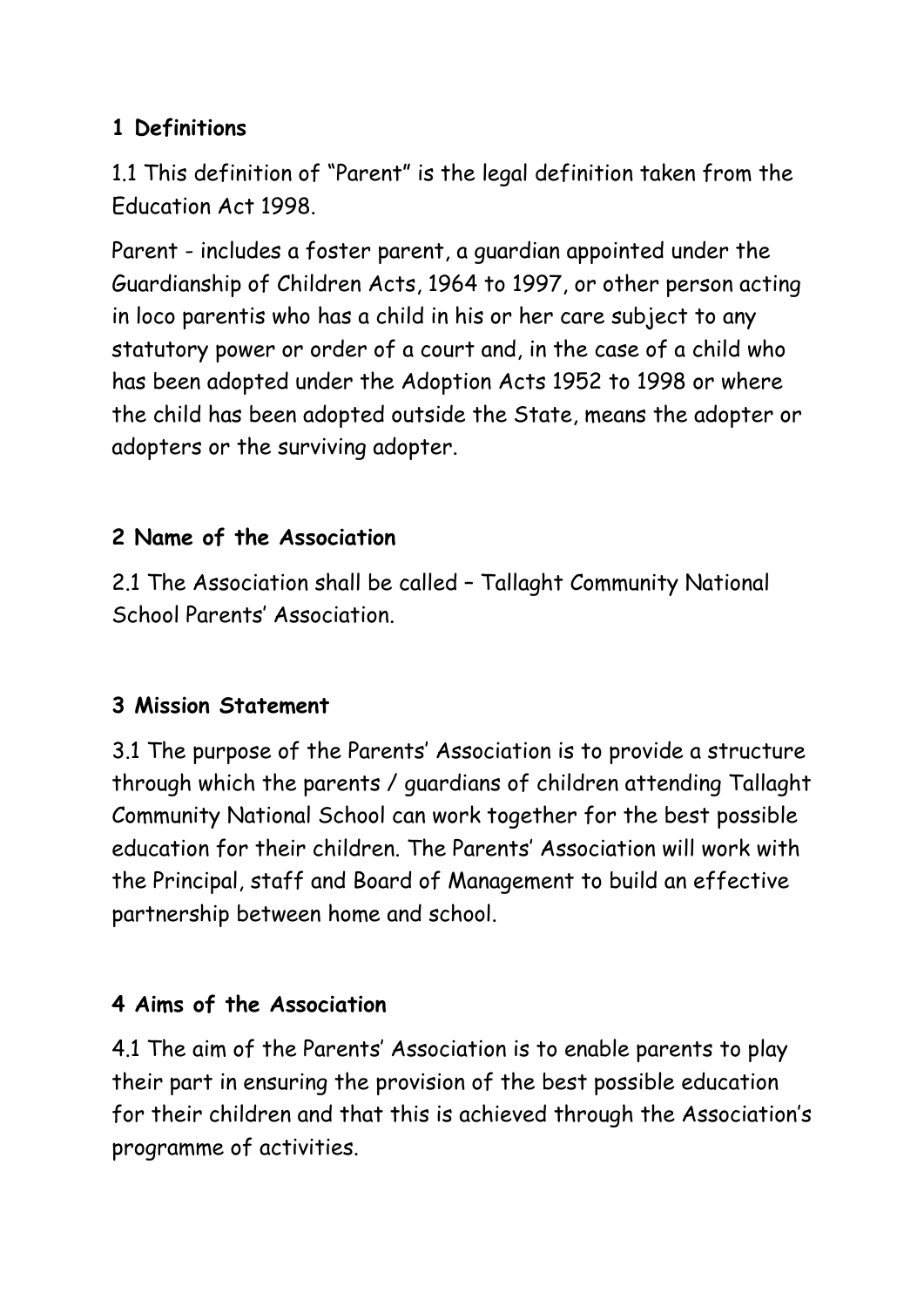4.2 The Parents' Association will promote the interests of the students in co-operation with, the Principal, staff, Board of Management and students in accordance with the provisions of the

Education Act 1998.

# **5 The Work of the Association**

5.1 The Parents' Association will undertake a programme of activities which will promote the involvement of parents and which will support students, parents and school staff.

5.2 In planning its activities, the Parents' Association will consult with the school Principal and where necessary, the Board of Management.

### **6 Objectives of the Association**

The objectives of the Parents' Association are to:

- 6.1 Represent the views of the parents.
- 6.2 Inform the parents of relevant developments in the school.

6.3 Foster co-operation between parents, the Principal, staff and Board of Management.

6.4 Assist in extracurricular activities as requested.

6.5 Help organise children's leisure activities.

6.6 Assist in the provision of education for parents as requested.

6.7 Provide opportunities for parents and teachers to meet and exchange ideas on the education of children in the home and on areas of mutual interest.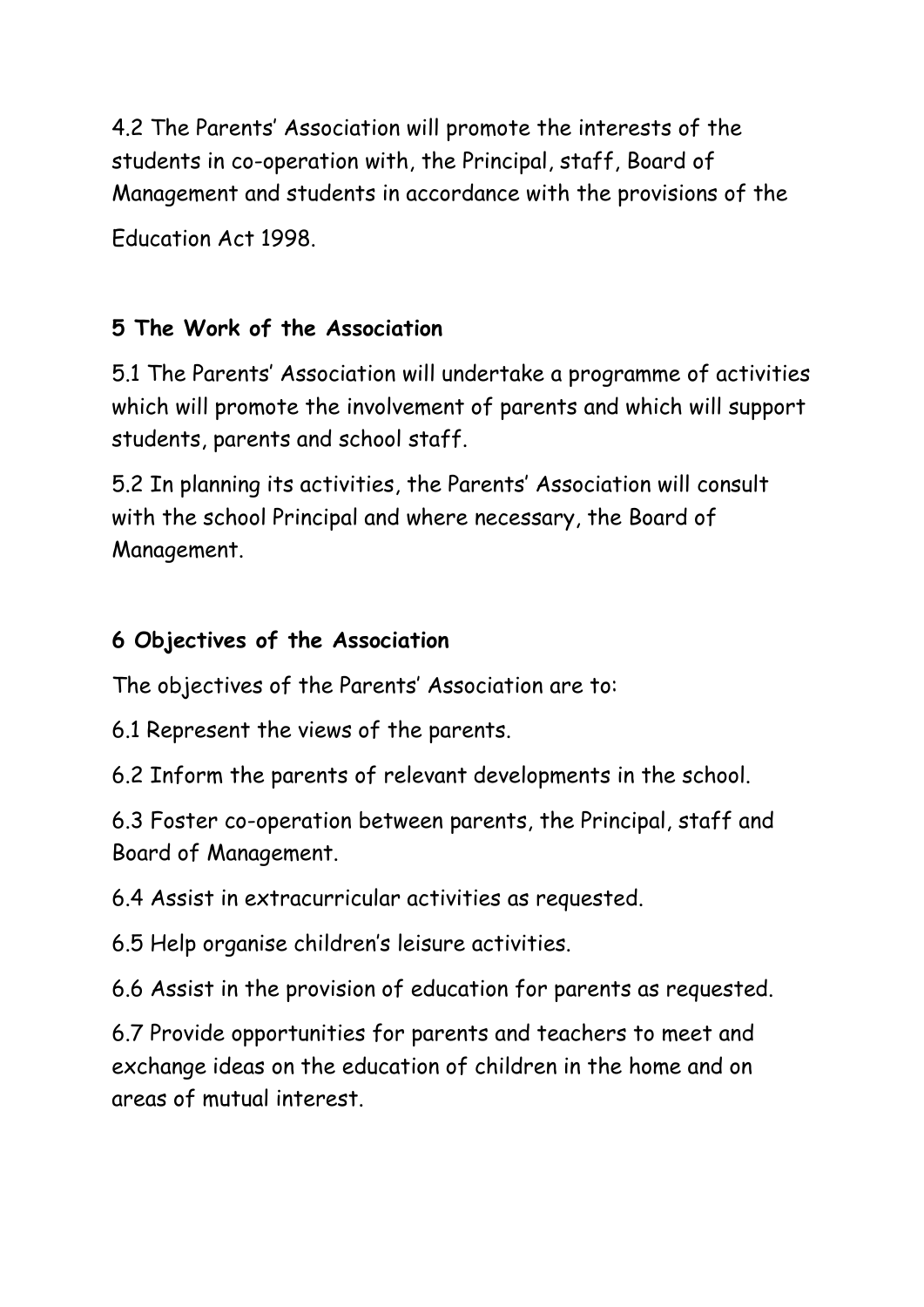6.8 Fundraising for the school by the Parents' Association will be done with the prior agreement of the Board of Management and/or principal.

#### **7 Parents' Association Membership**

7.1 All parents of children attending Tallaght Community National School shall be deemed to be members of the Parents' Association.

#### **8 Parents' Association Committee**

8.1 An annual general meeting (AGM) of Parents' Association members shall be held once a year.

8.2 At this meeting members shall be elected onto the Parents' Association committee to represent the parents until the next AGM.

8.3 There shall be a minimum of 4 members on the committee.

8.4 A chairperson, secretary, and 1 treasurers will be elected from the committee.

8.5 The committee shall meet a minimum of 3 times during the school year.

8.6 A quorum of 4 members of the committee membership is required when voting.

8.7 New members will be allowed to join the committee during the year, subject to nomination, seconding and majority agreement of the quorum.

8.8 This constitution will be reviewed and where necessary revised at any time, through the Parents' Association Committee but at a minimum of every five years.